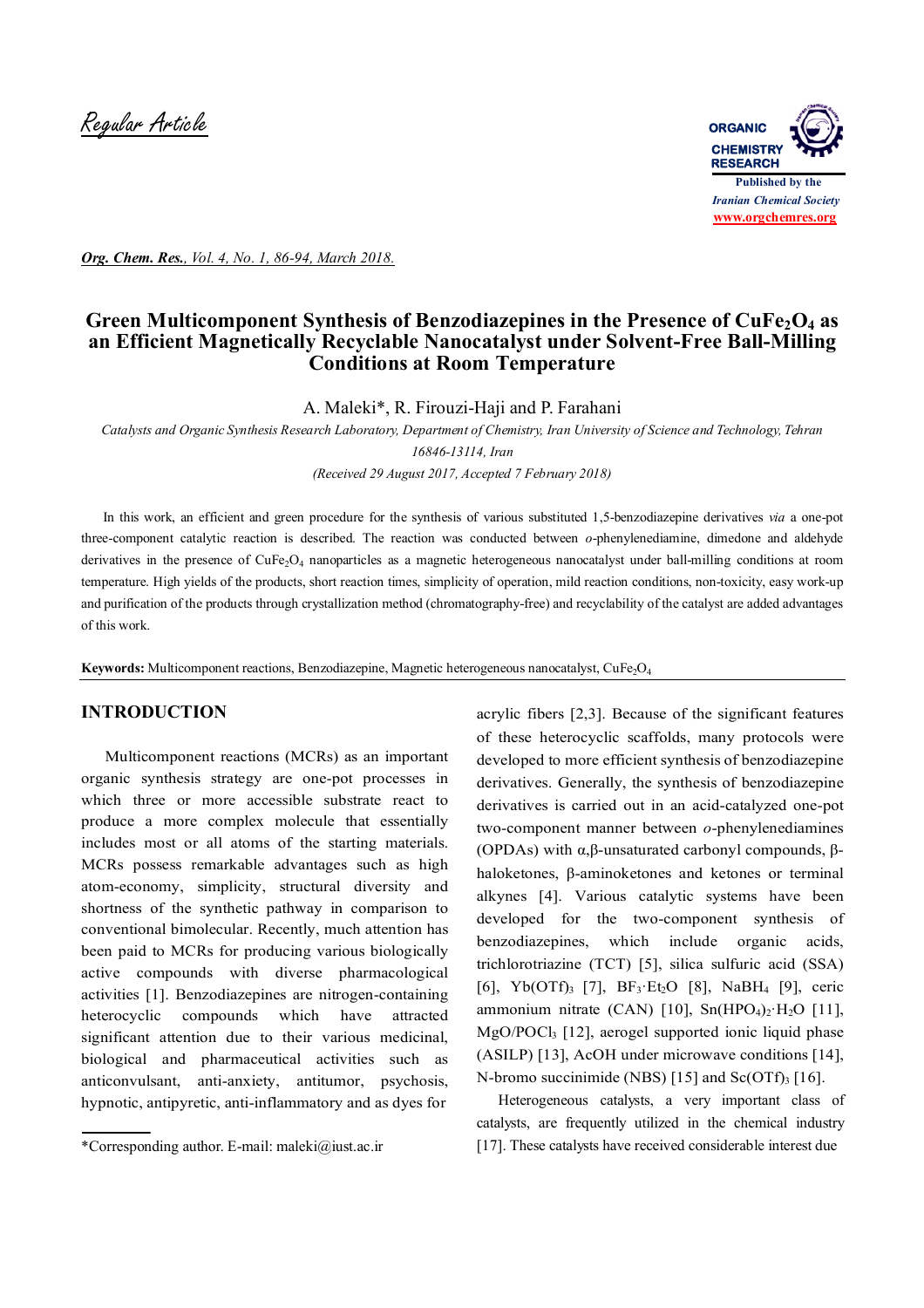

*Scheme 1.* Three-component synthesis of benzodiazepines

to high reactivity, low toxicity, operational simplicity, noncorrosive nature and reusability [18]. Magnetic nanoparticles (MNPs) have attracted much attention in organic synthesis as heterogeneous catalysts. Among all MNPs, copper ferrite magnetic nanocatalysts have attracted much attention in many organic reactions and transformations due to their easy preparation, large surface area ratio and facile separation *via* magnetic force as well as low toxicity [19-21].

 In the recent years, ball milling as an effective and green technique in organic synthesis has received much interest due to the lack of high temperature treatment and high yields production. Noteworthy, in this method, kinetic colliding balls are applied, and there is no need for solvent. The reagents are placed in a vial with these grinding balls which is shaken at high speeds, and chemical reactions were occurred by mechanical process to produce the aim products [22,23].

 Herein, we have focused our attention on a threecomponent reaction between OPDA, dimedone and various aldehydes in the presence of  $CuFe<sub>2</sub>O<sub>4</sub>$ nanoparticles (NPs) as an efficient heterogeneous nanocatalyst under ball-milling conditions at room temperature for the preparation of benzodiazepine derivatives (Scheme 1).

### **EXPERIMENTAL**

#### **GENERAL**

 All chemicals and reagents were purchased from Merck, Fluka and Aldrich. Melting points were measured on an Electrothermal 9100 apparatus and are uncorrected. IR spectra were recorded on a Shimadzu IR-470 spectrometer by the method of KBr pellet. The <sup>1</sup>HNMR spectra were recorded on Bruker DRX-500 Avance spectrometer at 500 MHz.

 All the products were known compounds and were identified by comparison of their spectroscopic and analytical data with those authentic samples.

### **Preparation of CuFe2O<sup>4</sup> Nanoparticles**

 $CuFe<sub>2</sub>O<sub>4</sub>$  NPs were prepared by thermal decomposition of  $Cu(NO<sub>3</sub>)<sub>2</sub>$  and  $Fe(NO<sub>3</sub>)<sub>3</sub>$  in water in the presence of sodium hydroxide. Briefly, to a solution of  $Fe(NO_3)_3.9H_2O$  (3.3 g, 8.2 mmol) and  $Cu(NO<sub>3</sub>)<sub>2</sub>·3H<sub>2</sub>O$  (1 g, 4.1 mmol) in 75 ml of distilled water, 3 g (75 mmol) of NaOH dissolved in 15 ml of water was added at room temperature over a period of 10 min, during which a reddish-black precipitate was formed. Then, the reaction mixture was warmed to 90 ºC and stirred. After 2 h, it was cooled to room temperature and the synthesized magnetic NPs were separated by an external magnet. After that, it was washed with water and dried in an air oven overnight at 80 ºC. Finally, the catalyst was ground in a mortar and pestle and kept in a furnace at 700 ºC for 5 h (step up temperature 20  $^{\circ}$ C min<sup>-1</sup>) and then cooled to room temperature slowly; 820 mg of magnetic  $CuFe<sub>2</sub>O<sub>4</sub> NPs$ were obtained.

### **General Procedure for the Synthesis of 4- Substituted-1,5-benzodiazepine Derivatives 4a-n**

The mixture of OPDA (1 mmol), 5,5dimethylcyclohexane-1,3-dione (1 mmol) and aromatic aldehydes (1 mmol) were ball-milled at 28 Hz for 25-46 min in the presence of  $CuFe<sub>2</sub>O<sub>4</sub>$  (0.046 g). When the reaction was complete, the reaction mixture was solubilized in EtOH and magnetic catalyst was removed from the reaction by a strong magnet. The solution retaining product was placed in the refrigerator to obtain pure crystalline products in good-to-high yields.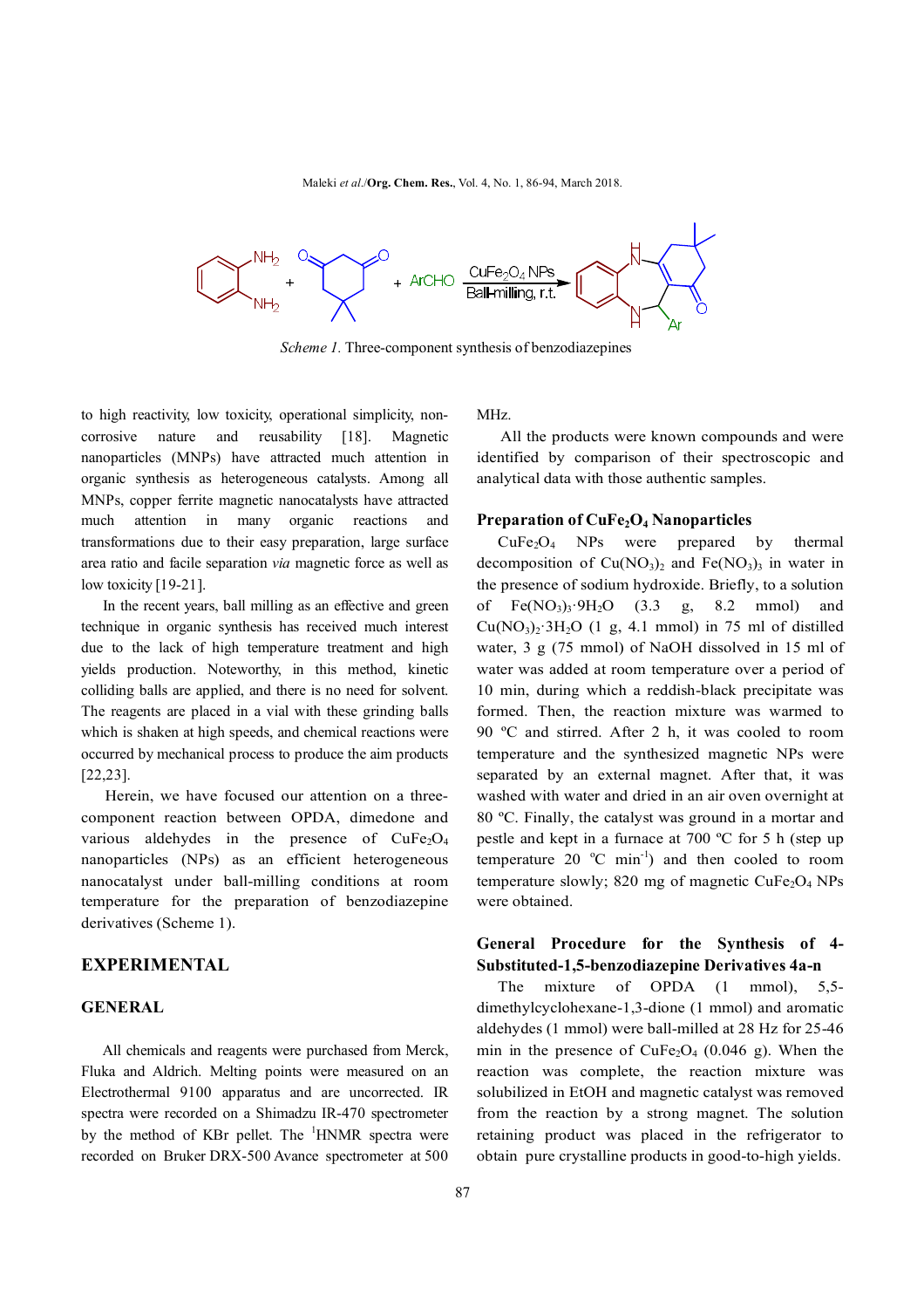Green Multicomponent Synthesis of Benzodiazepines/**Org. Chem. Res.**, Vol. 4, No. 1, 86-94, March 2018.

*Scheme 2.* Preparation of CuFe<sub>2</sub>O<sub>4</sub> NPs

All the products were known compounds identified by characterization of their melting points (as indicated in Table 3) by comparison with those authentic literature samples and also in some cases their FT-IR, <sup>1</sup>H and <sup>13</sup>C NMR spectral data.

## **Selected Spectral Data for 3,3-Dimethyl-11-(4 nitrophenyl)-2,3,4,5,10,11-hexahydro-1***H***dibenzo[b,e][1,4]diazepin-1-one (4a)**

Yellow crystals. IR  $(KBr)$   $(v_{max}, cm^{-1})$ : 3353, 3278, 2954, 1508, 1380, 1345. <sup>1</sup>H NMR (500 MHz, DMSO-*d6*):  $\delta_H$  (ppm): 1.20 (3H, s, CH<sub>3</sub>), 1.80 (3H, s, CH<sub>3</sub>), 2.49 (2H, s, CH2), 2.61 (2H, s, CH2), 5.77 (1H, d, *J* = 9 Hz, CH), 6.36 (1H, d,  $J = 9$  Hz, NH), 6.52 (1H, m, CH), 6.62 (2H, m, CH), 6.96 (1H, m, CH), 7.32 (2H, d, *J* = 14 Hz, CH), 8.00  $(2H, d, J = 14 Hz, CH), 8.93 (1H, s, NH).$ 

#### **RESULTS AND DISCUSSION**

In this work, we have synthesized CuFe<sub>2</sub>O<sub>4</sub> NPs *via* thermal decomposition of  $Cu(NO<sub>3</sub>)<sub>2</sub>$  and  $Fe(NO<sub>3</sub>)<sub>3</sub>$  in the presence of sodium hydroxide. After that, the synthesized magnetic NPs were separated by an external magnet and washed with water and dried in an air oven overnight at 80 ºC. Finally, the catalyst was ground in a mortar and pestle and kept in a furnace at 700 °C to produce  $CuFe<sub>2</sub>O<sub>4</sub>$  NPs (Scheme 2). Moreover, we continued this study by subjecting 5,5 dimethylcyclohexane-1,3-dione and OPDA to react with aromatic aldehydes in the presence of 10% mmol of  $CuFe<sub>2</sub>O<sub>4</sub>$  NPs under ball-milling for condition optimization. The mixture was introduced into a stainless steel jar (10 ml). The reaction vessel was closed and fixed on the vibration arms of a ball-milling apparatus, along with two stainless balls of 7.0 mm diameter, using a second parallel jar to equilibrate the system. Then, both vessels were vibrated vigorously at

a frequency of 28 Hz at room temperature. The progress of the reaction was monitored by TLC. After completion of the reaction, a physical magnetic filtration of the catalyst and after that an aqueous workup afforded compound 4a-n in high yield.

 As indicated in Table 1, the reaction of OPDA, 3 nitrobenzaldehyde and 5,5-dimethylcyclohexane-1,3 dione was also carried out in the presence of various amount of the nanocatalyst.

We have prepared copper ferrite NPs as described by Baghbanian *et al*. [24]; and characterized them by powder X-ray diffraction (XRD), EDX with elemental analysis and FT-IR analyses.

The synthesized  $CuFe<sub>2</sub>O<sub>4</sub>$  NPs were analyzed by powder X-ray diffractometry (XRD) to identify the crystalline phase. Figure 1 shows the XRD patterns of  $CuFe<sub>2</sub>O<sub>4</sub> NPs$  and recycled  $CuFe<sub>2</sub>O<sub>4</sub> NPs$  after 4 runs. It was found that there is no significant changes in the crystalline structure of  $CuFe<sub>2</sub>O<sub>4</sub>$  NPs after several runs.

The surface morphology of  $CuFe<sub>2</sub>O<sub>4</sub>$  was investigated by SEM, as shown in Fig. 2. As seen in this figure, the nanocatalyst has nearly spherical shape and uniform size with an average size of  $50.98 \pm 11.85$ nm. As a result, SEM image can confirm the nanosized structure and morphology of this catalyst. The result of the EDX analysis of the  $CuFe<sub>2</sub>O<sub>4</sub>$  NPs is illustrated in Fig. 3. It confirms the presence of copper, oxygen and iron elements in the nanocatalyst. In the FT-IR spectrum of  $CuFe<sub>2</sub>O<sub>4</sub>$  NPs, there are two characteristic peaks at 400 and  $600 \text{ cm}^{-1}$  related to iron oxide and copper oxide, respectively (Fig. S4).

## **Catalytic Application of CuFe2O4 in the Synthesis of 4-Substituted-1,5-benzodiazepine Derivatives 4a-n**

According to the results summarized in Table 1, the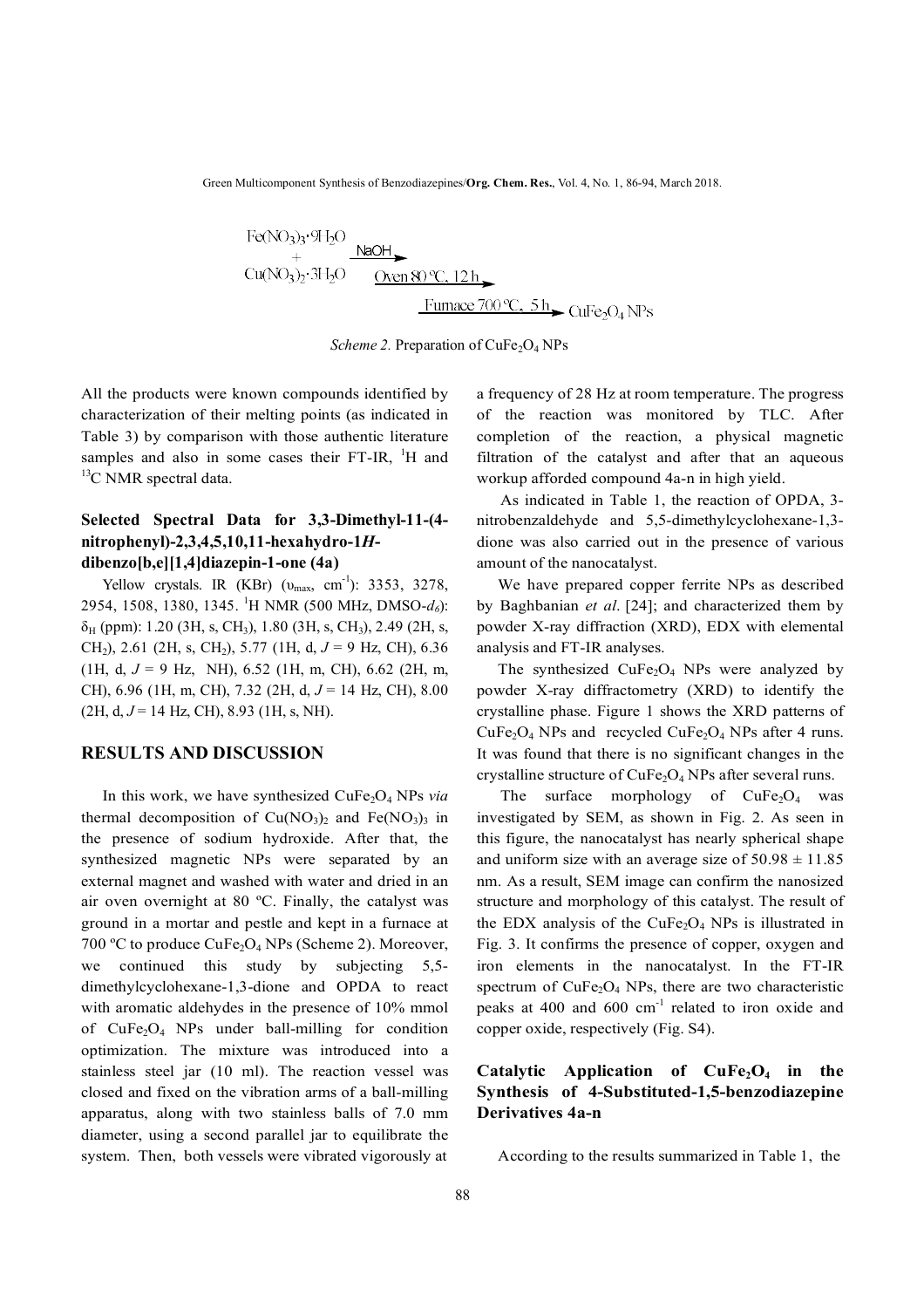Maleki *et al*./**Org. Chem. Res.**, Vol. 4, No. 1, 86-94, March 2018.



**Fig. 1.** XRD patterns of (a)  $CuFe<sub>2</sub>O<sub>4</sub>$  NPs and (b) recycled  $CuFe<sub>2</sub>O<sub>4</sub>$  NPs.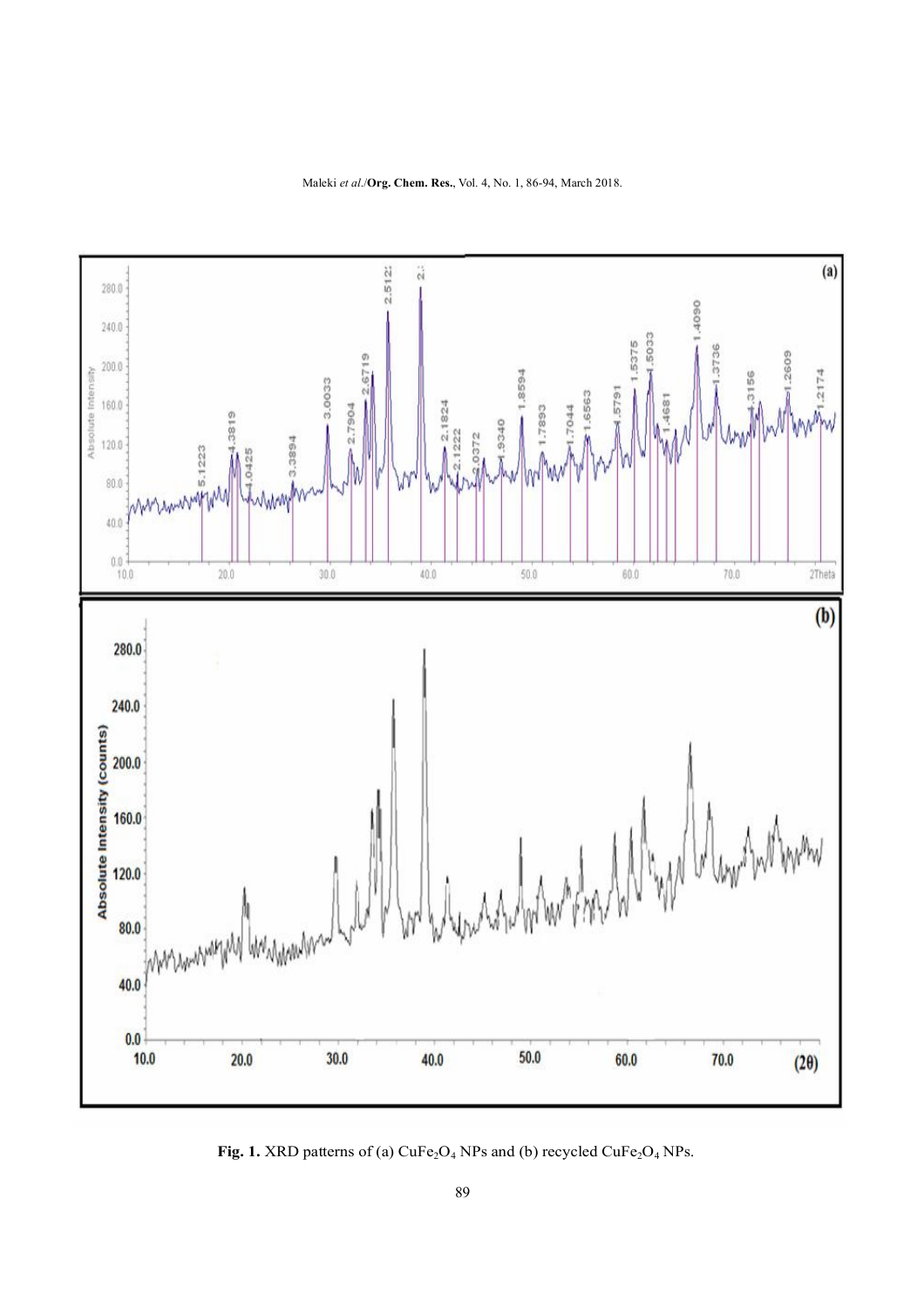Green Multicomponent Synthesis of Benzodiazepines/**Org. Chem. Res.**, Vol. 4, No. 1, 86-94, March 2018.



Fig. 2. SEM image of CuFe<sub>2</sub>O<sub>4</sub> NPs.



Fig. 3. EDX analysis of CuFe<sub>2</sub>O<sub>4</sub> NPs.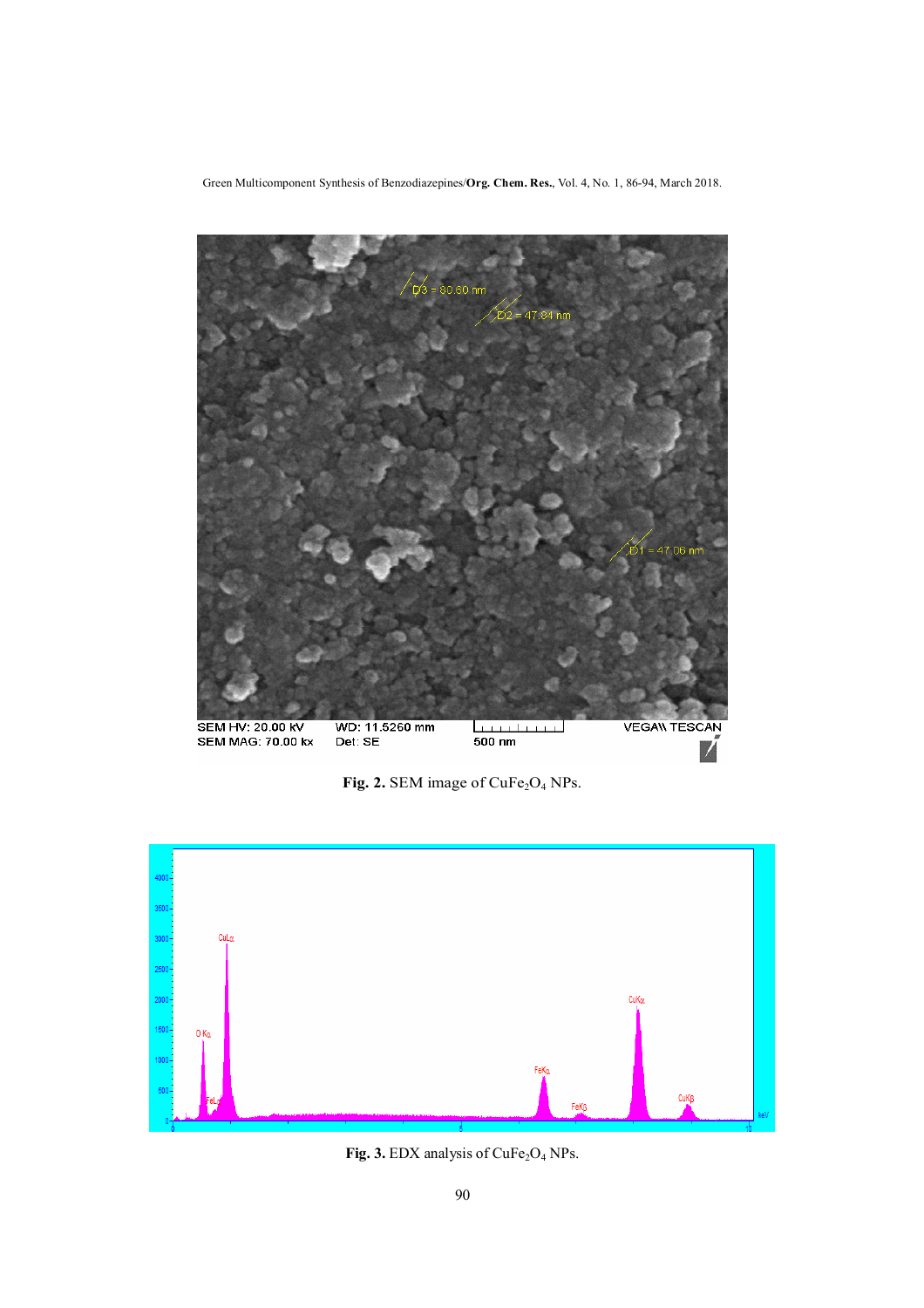Maleki *et al*./**Org. Chem. Res.**, Vol. 4, No. 1, 86-94, March 2018.

|                               | Amount of catalyst | Time  | Yield    |
|-------------------------------|--------------------|-------|----------|
| Entry                         | (g)                | (min) | $(\%)^a$ |
| 1                             | 0.004              | 25    | 20       |
| 2                             | 0.023              | 25    | 82       |
| 3                             | 0.046              | 25    | 98       |
| $\overline{4}$                | 0.069              | 25    | 90       |
| 5                             |                    | 40    | trace    |
| <sup>a</sup> Isolated yields. |                    |       |          |

**Table 1.** Screening the amount of  $CuFe<sub>2</sub>O<sub>4</sub>$  Nanocatalyst on the Model Reaction

**Table 2.** Comparison of the Effect of some Catalysts with CuFe<sub>2</sub>O<sub>4</sub> NPs on the Model Reaction

| Entry          | Catalyst                             | Solvent      | Temp.  | Time  | Yield    | Ref.               |
|----------------|--------------------------------------|--------------|--------|-------|----------|--------------------|
|                |                                      |              | (°C)   | (min) | $(\%)^a$ |                    |
| 1              | MeSO <sub>3</sub> H                  | EtOH         | Reflux | 50    | 65       | $[1]$              |
| 2              | Nano-Fe <sub>3</sub> $O_4$           | EtOH         | Reflux | 16    | 55       | $[1]$              |
| 3              | ZnS NPs                              | <b>EtOH</b>  | Reflux | 60    | 51       | $[1]$              |
| $\overline{4}$ | $Fe3O4(a)$ chitosan                  | EtOH         | r.t.   | 120   | 91       | $\lceil 25 \rceil$ |
| 5              | CuFe <sub>2</sub> O <sub>4</sub> NPs | Solvent-free | Reflux | 25    | 91       | This work          |

a Isolated yields.

optimal results for the model reaction of OPDA (1 mmol), 4-chlorobenzaldehyde (1 mmol), and 5,5 dimethylcyclohexane-1,3-dione (1 mmol) are obtained under ball-milling conditions at room temperature. It is illustrated that using  $0.046$  g of the CuFe<sub>2</sub>O<sub>4</sub> NPs is sufficient to complete the reaction after 25 min in 98% yield to give 4d.

 After that, as it can be seen in Table 2, a comparison was done between the present work and earlier reports for the synthesis of 4d. The results clearly demonstrate the superiority of the present work in saving time, energy and high yields of the products and also the reusability of the nanocatalyst.

 After optimization of the reaction conditions, In order to investigate the scope and generality of these conditions synthesis of a variety of 4-substituted 1,5 benzodiazepine derivatives was studied under the optimized reaction conditions. The results summarized in Table 3 show that all products are obtained in highto- excellent yields after the appropriate reaction times.

 Another important aspect of this active, non-toxic, and eco-friendly heterogeneous nanocatalysts  $CuFe<sub>2</sub>O<sub>4</sub>$ is its high degree of recyclability. It is shown that the  $CuFe<sub>2</sub>O<sub>4</sub>$  could be recovered and reused several times in the subsequent runs by using the same recovered catalyst without considerable loss of catalytic activity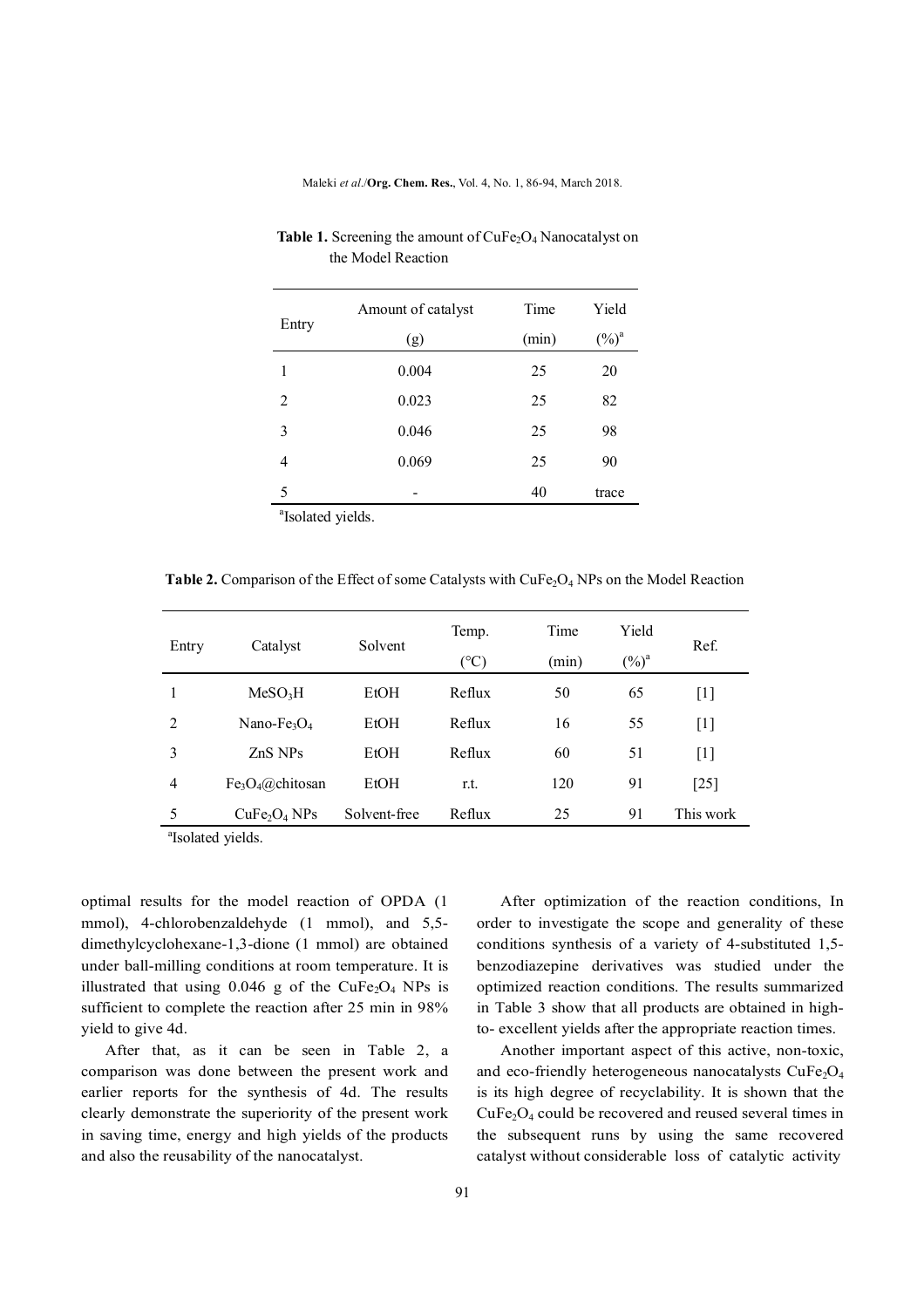| Entry          | Ar                       | Product       | Time<br>(min) | Yield<br>$(\%)^a$ | Mp            |              |
|----------------|--------------------------|---------------|---------------|-------------------|---------------|--------------|
|                |                          |               |               |                   | $(^{\circ}C)$ |              |
|                |                          |               |               |                   | Observed      | Literature   |
| 1              | 4-Nitrophenyl            | 4a            | 25            | 98                | 275           | 274-275 [25] |
| $\overline{2}$ | 3-Nitrophenyl            | 4b            | 25            | 97                | 145           | 144-146 [25] |
| 3              | 2-Nitrophenyl            | $4\mathrm{c}$ | 25            | 91                | 230           | 230-232 [1]  |
| $\overline{4}$ | 4-Chlorophenyl           | 4d            | 25            | 91                | 237           | 235-237 [25] |
| 5              | 2-Chlorophenyl           | 4e            | 25            | 90                | 232-233       | 233-235 [25] |
| 6              | 2,4-Dichlorophenyl       | 4f            | 30            | 83                | 251-252       | 252 [25]     |
| 7              | 4-Hydroxyphenyl          | 4g            | 40            | 88                | 225           | 225 [25]     |
| 8              | 2-Hydroxyphenyl          | $4\mathrm{h}$ | 40            | 85                | 158           | 158-159 [25] |
| 9              | 3-Hydroxyphenyl          | 4i            | 40            | 81                | 288-290       | 287-289 [1]  |
| 10             | 4-Methylphenyl           | 4j            | 34            | 87                | 134           | 134-136 [25] |
| 11             | 4-Methoxyphenyl          | 4k            | 37            | 76                | 229           | 229-231 [1]  |
| 12             | 4-Dimethylamino phenyl   | 41            | 46            | 68                | 230-231       | 228-230 [25] |
| 13             | Thiophene-2-carbaldehyde | 4m            | 43            | 84                | 228           | 227-229 [25] |
| 14             | 2-Furfural               | 4n            | 45            | 86                | 215-216       | 216-218 [25] |

Table 3. Synthesis of Benzodiazepine Derivatives 4a-n in the Presence of CuFe<sub>2</sub>O<sub>4</sub> NPs

<sup>a</sup> Isolated yields.



Fig. 5. Recycling of CuFe<sub>2</sub>O<sub>4</sub> NPs in the synthesis of 4b.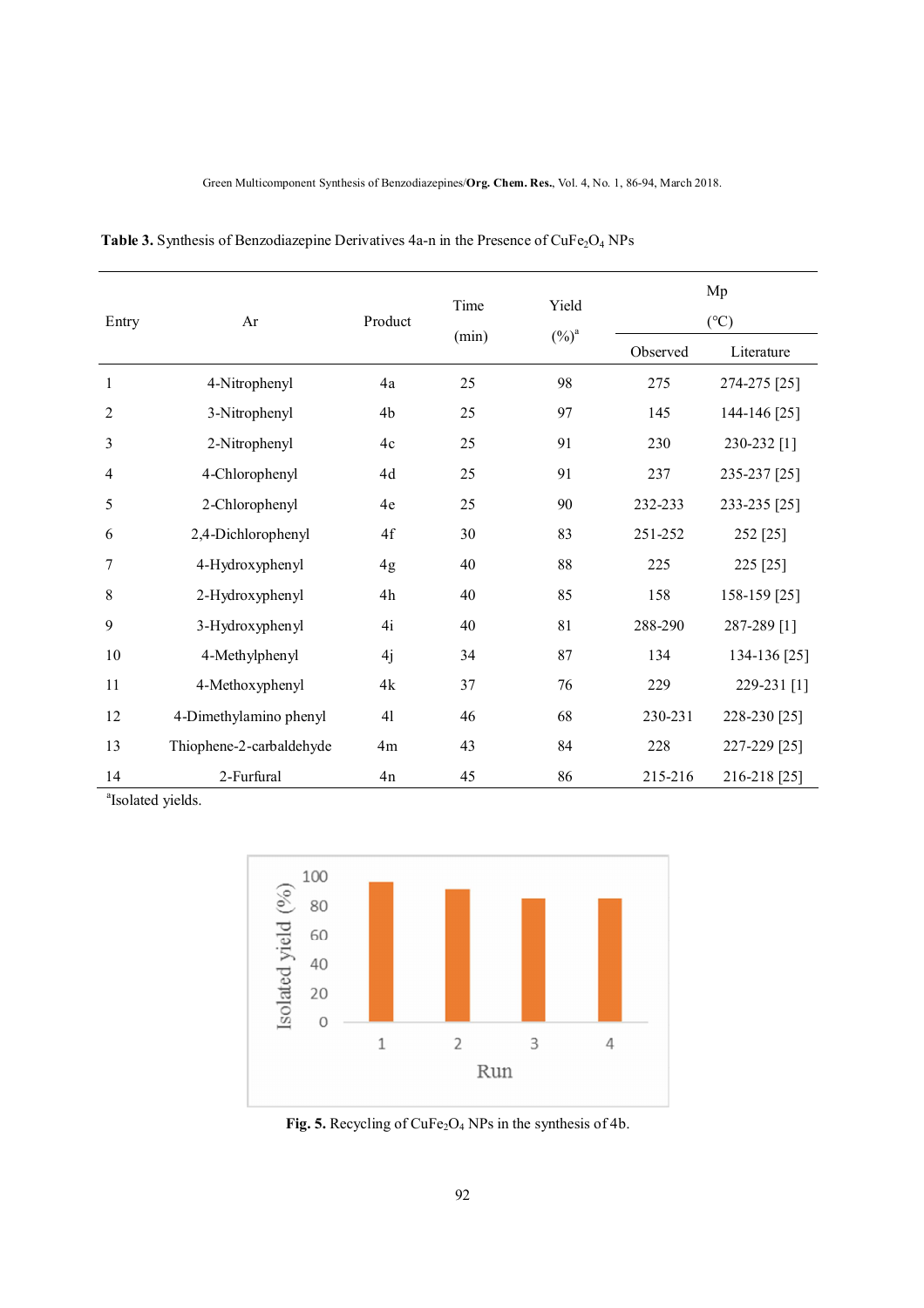Maleki *et al*./**Org. Chem. Res.**, Vol. 4, No. 1, 86-94, March 2018.



*Scheme 3.* The proposed reaction mechanism for the synthesis of benzodiazepines

(Fig. 5).

 A plausible mechanism for the reaction is described in Scheme 3. The reaction underwent initial nucleophilic addition and subsequent dehydration to generate intermediate A. Then, the intermediate A was condensed with aromatic aldehydes to give B, which is then converted into the final product 4 through intramolecular  $[6 + 1]$  cyclization  $[25-27]$ .

# **CONCLUSIONS**

In summary, we have introduced  $CuFe<sub>2</sub>O<sub>4</sub> NPs$  as a magnetically recoverable and reusable nanocatalyst and applied in the synthesis of organic compounds. Then, efficient synthesis of substituted benzodiazepines were

carried out starting from simple and readily available precursors including 5,5-dimethylcyclohexane-1,3 dione, OPDA and aromatic aldehydes. A large number of unique properties in this catalyst have caused to short reaction times, easy workup procedure, reusability of the catalyst, high atom economy, excellent yields and environmentally-benign reaction conditions. Furthermore, this method not only affords the products in excellent yields but also avoids the problems associated with catalyst cost, handling, safety and pollution.

# **ACKNOWLEDGEMENTS**

The authors are grateful for the partial financial